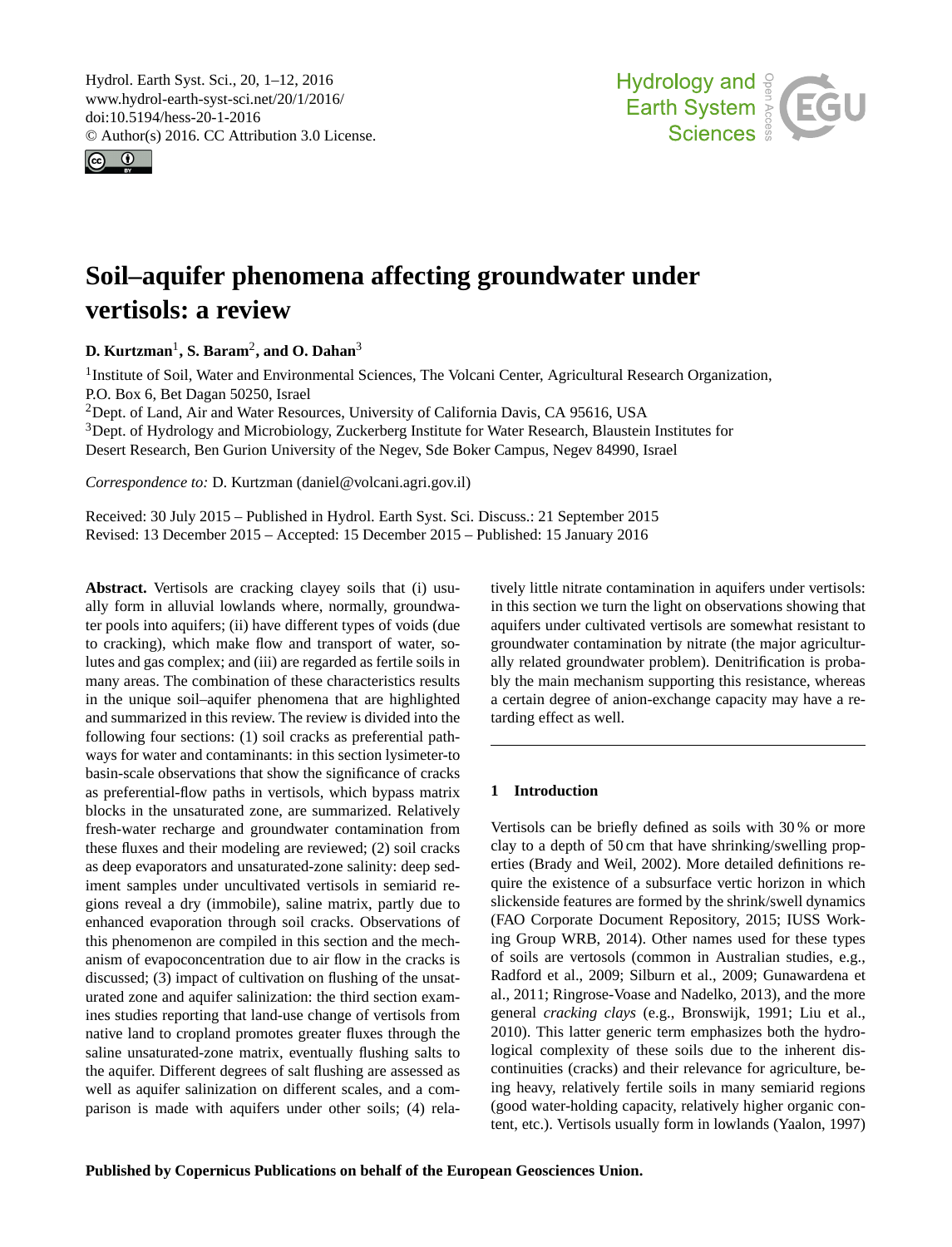where, typically, groundwater pools into alluvial aquifers. Hence, the interface between agricultural activity on these soils and the underlying groundwater resources is both complex and relevant. This review focuses on vertisol studies that have implications for the underlying groundwater resources; it does not cover the substantial body of literature concerning shrinking/swelling dynamics and its modeling (e.g., Bronswijk, 1988; Chertkov et al., 2004; te Brake et al., 2013), the purely agricultural and mineralogical aspects of vertisols (e.g., Bhattacharyya et al., 1993; Ahmad and Mermut, 1996; Hati et al., 2007) or environmental topics like the capacity of vertisols to sequester carbon (Hua et al., 2014).

Vertisols cover 335 million hectares out of a total earth land area of 14.8 billion hectares (2.3 %). The largest areas covered with vertisols are in eastern Australia, India, Sudan– Ethiopia and Argentina–Uruguay (FAO Corporate Document Repository, 2015). Smaller areas of vertisols are found in various countries (e.g., China, Israel, Mexico, Spain, Tunisia, USA and many more). Although vertisols are very hard when dry, and very sticky when wet (making them difficult to till), in semiarid regions, irrigated crops such as cotton, corn, wheat, soybeans and others are grown on this soil. We acknowledge the dominant contribution of Australia to the literature on agro-hydrological aspects of vertisols. Conclusions from those studies have strengthened and generalized some of the findings obtained by the authors of this review in vertisol–groundwater studies in Israel, and have motivated this review (e.g., Arnon et al., 2008; Kurtzman and Scanlon, 2011; Baram et al., 2012a, b, 2013; Kurtzman et al., 2013).

The review is divided into four sections, which are partially connected and together deal with major issues concerning aquifers under agricultural land: recharge, salinization and nitrate contamination (other contaminants are mentioned as well). The following four sections cover the most general and relevant issues concerning soil–aquifers phenomena under vertisols:

- **–** soil cracks as preferential pathways for water and contaminants (Sect. 2)
- **–** soil cracks as deep evaporators and unsaturated-zone salinity (Sect. 3)
- **–** impact of cultivation on flushing of the unsaturated zone and aquifer salinization (Sect. 4)
- **–** the relatively little nitrate contamination in aquifers under vertisols (Sect. 5).

## **2 Soil cracks as preferential pathways for water and contaminants**

There are probably hundreds of studies that acknowledge preferential flow and transport through cracks in clays – too many to be mentioned here. This section aims to review works from the soil-column and lysimeter scale to the basin and aquifer scales that show the relations between preferential flow via cracks, deep drainage, and aquifer recharge and contamination. It also provides a short description of the development of models of preferential flow and transport through soil cracks.

## **2.1 Preferential flow of water in vertisols – evidence from the lysimeter to aquifer scale**

On a small scale, Kosmas et al. (1991) observed bypass flow through cracks in clayey soils from Greece using undisturbed soil columns (authors' terminology) with a diameter of 23 cm. Ringrose-Voase and Nadelko (2013) measured flow in preferential paths directly using a field lysimeter that was installed 2 m below the surface of a furrow-irrigated cotton field without disturbing the overlying soil. Significant drainage was collected in this study when the hydraulic gradient in the matrix was in the upward direction, advocating drainage through preferential pathways that bypasses the matrix. In a paragraph on tension-lysimeters measurements, Silburn et al. (2013) acknowledge that "deep drainage measured at 1m depth was dominated by matrix flow, with only 10 % of drainage attributed to preferential flow (note that the soil was never dry enough to crack)", pointing out that under wellirrigated vertisols matrix deep-drainage and recharge may be of importance despite the low saturated hydraulic conductivity of the clay. A weighing-lysimeter experiment in irrigated vertisols in eastern Australia revealed a complex drainage mechanism following spray irrigation, where only deep parts of the cracks act as preferential pathways for the drainage when the top soil is moist and uncracked (Greve et al., 2010).

On the field scale ( $\sim 100-1000 \,\mathrm{m}^2$ ), a similar phenomenon – i.e., open cracks at depth when surface cracks are mostly sealed – was reported by Baram et al. (2012b) throughout the rainy season in Israel. These authors compared transient deep (up to 12 m) water-content data collected by vadose-zone-monitoring systems (VMSs; Dahan et al., 2009) at various sites, including very sandy soils; the comparison showed that by far, the fastest propagation of wetting fronts in deep vadose zones is observed in cracking clays.

Ben-Hur and Assouline (2002) conducted measurements of runoff in a vertisol cotton field in Israel that was irrigated with a moving sprinkler irrigation system. They observed that the high infiltration of runoff through soil cracks limited the overall surface runoff from the field. Other field-scale vadose-zone studies reported that preferential flow through cracked clay enhances infiltration from rice paddies (Liu et al., 2004). Losses of up to 83 % of the water to deep drainage (including preferential and/or matrix flows) during furrow irrigation of cotton and sugar cane in vertisols were reported (Raine and Bakker, 1996; Dalton et al., 2001; Moss et al., 2001; Smith et al., 2005). Losses to deep drainage averaged 42.5 mm per irrigation (Smith et al., 2005), ranging from 50 to 300 mm yr−<sup>1</sup> (Silburn and Montgomery, 2004). Chen et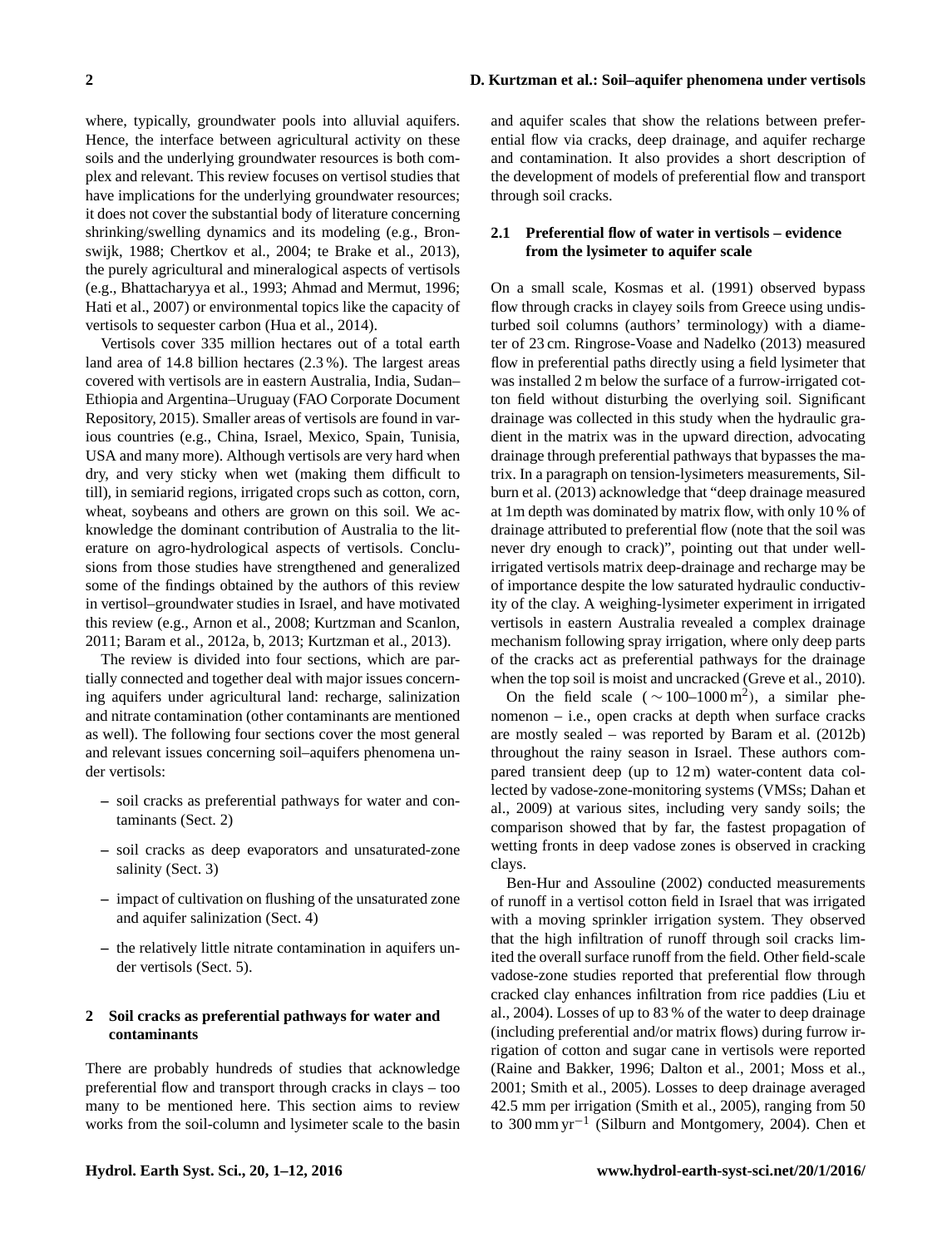al. (2002) and Bandyopadhyay et al. (2010) showed that the transition from flood to micro-sprinkler irrigation and careful scheduling of water-application rates can dramatically reduce water losses and contaminant transport due to deep drainage. Observation from groundwater supported this phenomenon: Acworth and Timms (2009) used nested piezometers and automated logging of groundwater levels and electrical conductivity to show evidence of shallow-aquifer (16 m depth) freshening (decrease in salinity) due to fast deep drainage of irrigation water during the irrigation season.

At the small-watershed scale  $(\sim 10000 \,\text{m}^2)$ , Pathak et al. (2013) indicated that runoff from vertisols is smaller than runoff from sandier soils (alfisols) in an agricultural watershed near Hyderabad, India. The smaller runoff from the vertisols was attributed to preferential infiltration of local runoff into the soil cracks. Similar observations of minimal drainage and rapid recharge of shallow groundwater (∼ 3 m) below a vertisol–shale watershed in Texas following rainstorms were reported by Allen et al. (2005) and Arnold et al. (2005). This process was most dominant during the first rainstorms when the cracks were fully developed (at the end of the dry season).

On the aquifer scale  $(100 + km^2)$ , Kurtzman and Scanlon (2011) concluded that parts of the Israeli coastal aquifer overlaid by vertisols were fresh (before the influence of modern intensive cultivation) only due to recharge flow through preferential paths that bypassed the saline vadose-zone matrix. Dafny and Silburn (2014) reported that following the growing evidence of the feasibility of percolation through cracking clays, several recent studies have included a component of diffuse recharge in their assumptions or models of the Condamine River alluvial aquifer in Australia. This diffused recharge originates in deep drainage flowing through clay matrix and/or preferential paths.

#### **2.2 Preferential transport in vertisols**

In the last 2 decades, many transport studies with dyes and/or other conservative tracers (e.g., bromide, Br−) have indicated the pervasiveness of deep preferential transport through cracks in vertisols. Bronswijk et al. (1995) sprayed a bromide solution on cracking clays in the Netherlands that overlay a shallow water table ( $\sim$  1 m from ground surface). The authors reported rapid (on the order of days after rain event) preferential transport of Br<sup>−</sup> into the groundwater, and relatively fast (weeks to months) propagation within the vadose zone. Bronswijk et al. (1995) concluded that large cracks control the rapid transport of Br<sup>−</sup> to the groundwater, and preferential paths made up of tortuous *mesopores* control transport in the unsaturated zone (suggesting that transport through vertisols could be described as a triple domain medium–macropores, mesopores and matrix). Van Dam (2000) used the Crack module in SWAP to model the aforementioned experiment. This effort improved fits to the observations (relative to a single-domain model), but the variability of Br<sup>−</sup> in the unsaturated zone still could not be well reproduced. Lin and McInnes (1995) used dye to study and model flow in vertisols. They showed that infiltrating water passes first through the soil cracks and then into the soil matrix; they concluded that uniform flow through the soil cannot be used to describe the dye transport. A dye experiment in a soil column consisting of a sandy A horizon and a vertic clay B horizon showed preferential downward flow through the cracks in horizon B, bypassing more than 94 % of the matrix (Hardie et al., 2011).

Kelly and Pomes (1998) estimated equivalent hydraulic conductivities from arrival times of Br<sup>−</sup> and <sup>15</sup>N-labeled nitrate in gravity lysimeters installed above and under a clay pan in Missouri (USA). They reported equivalent conductivities that were 4 orders of magnitude higher than the saturated hydraulic conductivity of the clay matrix.

Unlike tracers used in experiments, fast transport of herbicides and pesticides is of concern in aquifers and drainage systems down gradient from cultivated fields. Graham et al. (1992) reported that in cultivated vertisols in California (USA), herbicides were only found deep below the root zone in samples taken from the cracks' walls and not within the matrix, suggesting rapid transport of herbicides through the cracks, either as solutes or on colloids. Transport of pesticides in preferential-flow paths absorbed on colloids was also suggested for cotton fields on vertisols in Australia (Weaver et al., 2012). Early and deep drainage of herbicides from a lysimeter in cracking clays in the UK (early meaning well before reaching field capacity in the matrix) was reported by Harris et al. (1994). Similarly, fast arrival of herbicides to drains in cultivated clays was observed by Tediosi et al. (2013) on a larger scale (small catchment).

Due to the fact that in semiarid regions vertisols are arable, agriculture-oriented settlements have developed on these soils. In many cases, these settlements include concentrated animal feeding operations (CAFOs), such as dairy farms. Arnon et al. (2008) reported deep transport ( $>40 \text{ m}$ ) of estrogen and testosterone hormones into the unsaturated zone under an unlined dairy-waste lagoon constructed in a 6 m thick vertisol in Israel. They concluded that deep transport of such highly sorptive contaminants can only occur by preferential transport. Baram et al. (2012a, b) reported that preferential infiltration of dairy effluents through the cracks at the same site can transport water and solutes into the deep unsaturated zone. Locally, groundwater under dairy farm areas also shows relatively high concentrations of nitrate (Baram et al., 2014).

Figure 1 provides a visual summary of Sect. 2.1 and 2.2. It shows the potential for matrix-bypassing groundwater recharge and pollution under vertisols. Passing the biogeoactive matrix enables both freshwater recharge and transport of reactive substances.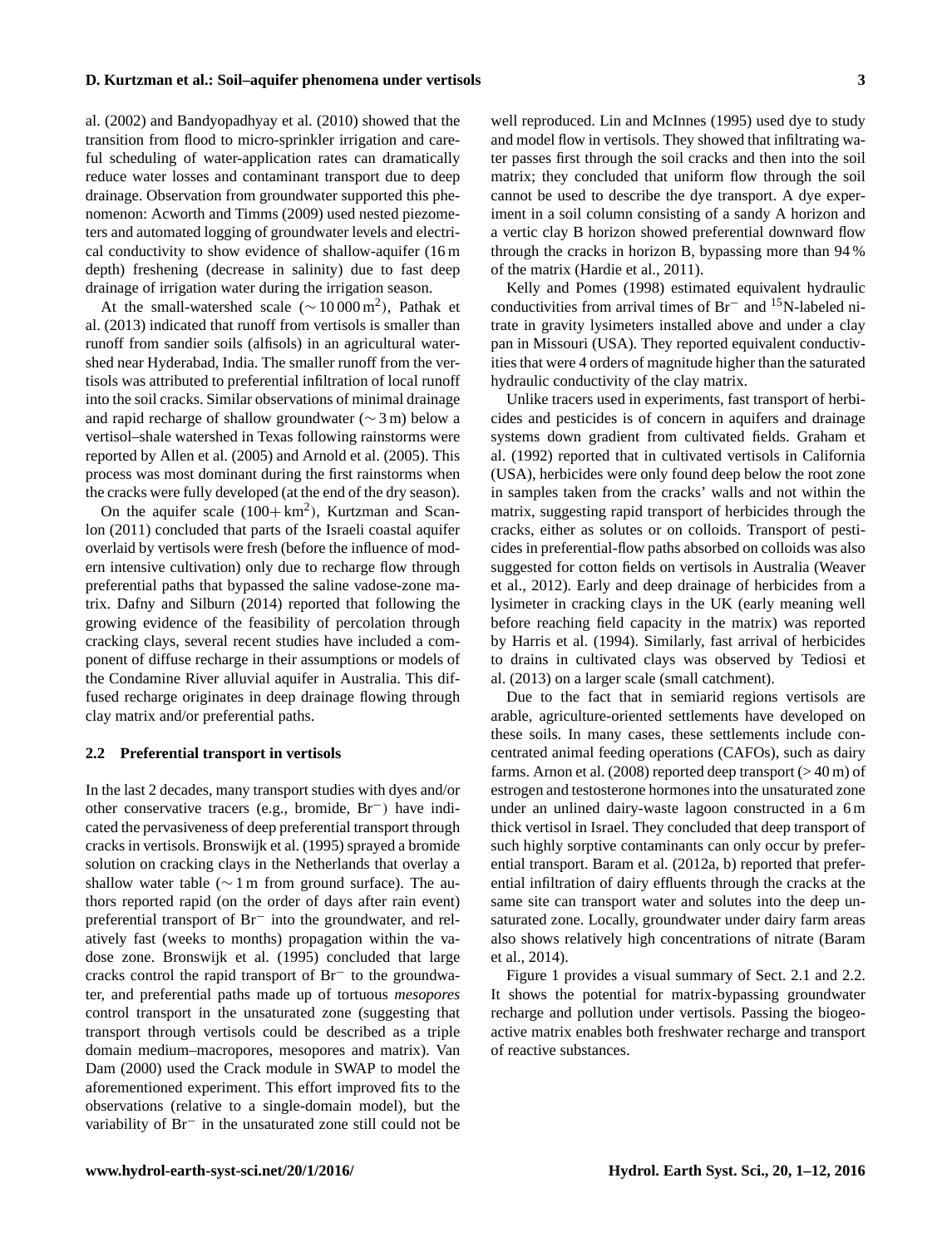

**Figure 1.** Illustration of potential fluxes of water and pollutants that bypass the matrix, which is typical of vertisols.

## **2.3 Development of flow and transport models in cracking clays**

The field evidence described above motivated the development of quantitative methods to enable better predictions of flow and transport from ground surface to water table under vertisols. Nevertheless, modeling of unsaturated flow and transport as a dual (or multiple) domain in their different variants (e.g., mobile–immobile, dual porosity, dual permeability) did not develop exclusively to deal with cracking clays. Macropores such as voids between aggregates, or worm holes, are the preferential-flow paths of interest in many agricultural problems. Computer codes for modeling unsaturated preferential flow include among others: MACRO (Jarvis et al., 1994) and nonequilibrium flow and transport in HYDRUS (Šimůnek and van Genuchten, 2008). For further information on the kinematic wave approach used in MACRO, the reader is referred to German and Beven (1985); for comparative reviews of the different models and codes see Šimůnek et al. (2003), Gerke (2006), Köhne et al. (2009) and Beven and Germann (2013). The latter is critical of the common use of the Richards (1931) formulation in single and multiple-domain unsaturated-flow simulators.

One of the earlier crack-specific unsaturated-flow models was developed by Hoogmoed and Bouma (1980), who coupled vertical (crack) and horizontal (into the matrix) 1- D models using morphological data for parameterization of the linkage between the two flows. Novák et al. (2000) attached a FRACTURE module to HYDRUS in which a source term was added to the Richards equation accounting for infiltration from the bottom of the fractures, bypassing matrix bulks. Van Dam (2000), added a crack sub-model to SWAP

(van Dam et al., 2008) and Hendriks et al. (1999) used a code called FLOCR/AMINO, to study flow and transport phenomenon in shallow and cracked clayey unsaturated-zones in the Netherlands. A model of herbicide transport through the preferential paths was fitted successfully with the improved MACRO version 5.1 (Larsbo et al., 2005).

A more comprehensive dual-permeability module for 2-D and 3-D variably saturated models was introduced into HY-DRUS much later (Šimůnek et al., 2012) following the formulations of Gerke and van Genuchten (1993). Coppola et al. (2012) took another step forward in modeling flow and transport in cracking clays by also introducing cracking dynamics (adopting formulation of Chertkov, 2005) into a dualpermeability flow and transport model.

## **3 Soil cracks as deep evaporators and unsaturated-zone salinity**

Whereas during rain events or under irrigation, cracks are a concern in terms of loss of water and fertilizers and/or contamination of groundwater (Sect. 2), under dry conditions, deep soil cracks are relevant for their evaporation capacity from deep parts of the soil column. Kurtzman and Scanlon (2011), Baram et al. (2013) and others have reported the low water content and high salinity typical of the sediment matrix under uncultivated vertisols. Deep chloride profiles under native-land vertisols often show an increase in salinity down to 1–3 m and a relatively constant concentration in deeper parts of the vadose zone (e.g., Radford et al., 2009; Kurtzman and Scanlon, 2011; Silburn et al., 2011). In the reported cases from Israel, water uptake by roots was limited to the upper 1 m of the soil profile and to the rainy season, and therefore could not fully explain the increase in salinization in the deeper layers. Deep cracks form an additional mechanism of deep evaporation that supports the chloride profiles and low water content in the matrix under vertisols.

Sun and Cornish (2005) used SWAT to model runoff and groundwater recharge at the catchment scale ( $\sim$  500 km<sup>2</sup>) in a vertisolic catchment in eastern Australia. Considering water balances at this scale, they concluded that recharge models need to have a component that enables taking moisture out of the lower soil profile or groundwater during dry periods. Trees with roots in groundwater and deep soil cracks can maintain deep evaporation in long dry periods. Another, indirect observation that supports evaporation through cracks in vertisol was reported by Liu et al. (2010). In this work discrepancies between satellite and model estimates of soil water content in dry seasons in vertisols are assumed to be related to the extra evaporation through the cracks. Both localand higher-scale observations and analyses point to a possible significant role of soil cracks as deep evaporators in dry periods.

Baram et al. (2013) suggested a conceptual model termed desiccation-crack-induced salinization (DCIS) based on pre-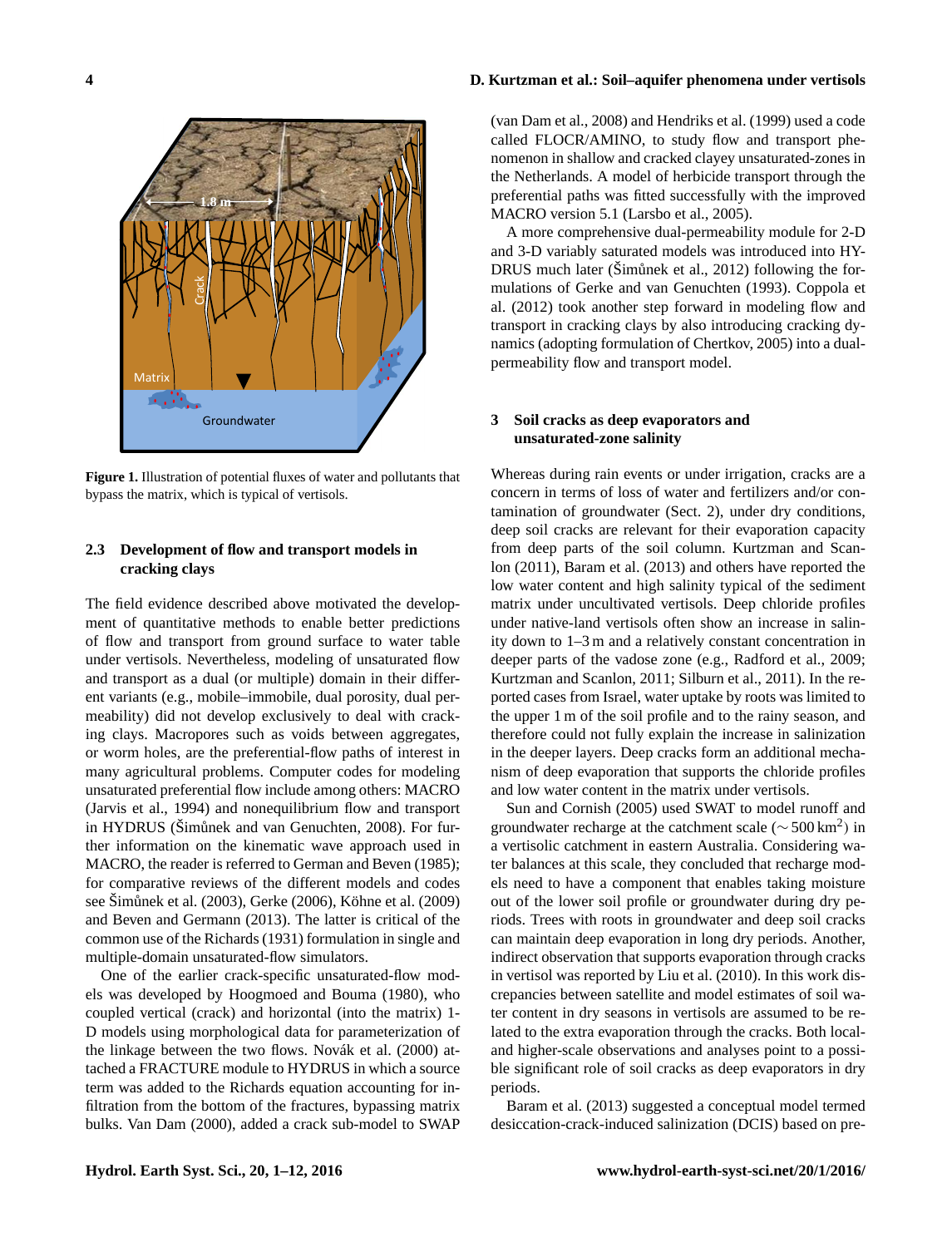

**Figure 2.** Desiccation-crack-induced salinization (DCIS), Baram et al. (2013). Convective instability of air in soil cracks, occurring mainly at night, leads to drying and salinization of the unsaturated zone.

vious work on subsurface evaporation and salinization in rock fractures (e.g., Weisbrod and Dragila, 2006; Nachshon et al., 2008; Kamai et al., 2009; Weisbrod et al., 2009). In DCIS, vertical convective flow of air in the cracks is driven by instability due to cold (and dense) air in the crack near the surface and warmer air down in deeper parts of the crack at night or other surface-cooling periods. The difference in the relative humidity between the invading surface air (low humidity) and the escaping air (high humidity) leads to subsurface evaporation and salt buildup (Fig. 2). Earlier studies that support the significance of evaporation via cracks in vertisols through field and laboratory observations include: Selim and Kirkham (1970), Chan and Hodgson (1981) and Adams and Hanks (1964). The latter showed enhanced evaporation from crack walls due to increase in surface wind velocity, this is another mechanism (in addition to surface cooling described before) causing instability in the crack's air, hence convection, evaporation and salt build up.

Leaching of salts from horizontal flow through the crack network evident in salinity rise in tail water of furrowirrigated fields in cracking clays in California was reported by Rhoades et al. (1997). This Californian study acknowledge that this phenomenon was not observed in similar fields (crop and irrigation technique) in lighter soils with no cracks.

In many semiarid regions, deep matrix percolation under non-cultivated vertisols is very small due to the clay's high retention capacity and low hydraulic conductivity, root uptake of the natural vegetation in the rainy season and further evaporation through cracks in dry periods. Low water content in the deeper unsaturated zone results in low hydraulic conductivities and makes aquifer recharge through matrix flow very small year-round. Matrix fluxes on the order of 1 mm yr−<sup>1</sup> under the root/crack zone were reported in a number of studies (e.g., Silburn et al., 2009; Kurtzman and Scanlon, 2011; Timms et al., 2012). These very low water fluxes contain the conservative ions (e.g., chloride) originating from 200–600 mm yr<sup>-1</sup> of precipitation (with salts from wet and dry fallout) that enter the matrix at soil surface. Therefore, a dry (relatively immobile) and salty deep unsaturated matrix, developed for centuries–millennia under these non-cultivated vertisols. Nevertheless, some fresh recharge to the underlying aquifer through preferential paths related to cracks during heavy rain events creates an anomaly whereby relatively fresh water in the aquifer (e.g.,  $\sim$  250 mg L<sup>-1</sup> chloride; Kurtzman and Scanlon, 2011) lies beneath a salty and immobile unsaturated zone with porewater chloride concentration of a few thousands of milligrams per liter (O'Leary, 1996; Kurtzman and Scanlon, 2011; Tolmie et al., 2011; Baram et al., 2013). River, mountain-front, paleo- or other types of recharge may contribute, as well, to a situation where a relatively fresh aquifer exists under a saline vadose zone.

# **4 Impact of cultivation on flushing of the unsaturated zone and aquifer salinization**

The anomalous situation of fresh groundwater under a saline unsaturated zone found in some native-land vertisols in semiarid regions exists due to the efficient evapotranspiration by natural vegetation and cracks (making deep unsaturated matrix immobile and saline) and fresh groundwater recharge through preferential flow in cracks or other types of recharge. However, what happens when natural conditions are changed to less favorable for native-vegetation and soil cracks (e.g., cultivated land and more ever irrigated intensive cropping)? The answer is obvious: higher fluxes may develop in the unsaturated matrix, which will flush salts and ultimately cause salinization of the underlying aquifer.

A large bulk of literature from eastern Australia has reported increased deep-drainage and leaching of salts, and in some cases, salinization of aquifers under cultivated vertisols. A typical increase in deep drainage from  $\lt 1$  mm yr<sup>-1</sup> under native conditions to 10–20 mm yr<sup>-1</sup> under rain-fed cropping were reported by Silburn et al. (2009); Timms et al. (2012) and Young et al. (2014); whereas variable deep fluxes often in the 100's mm yr<sup>-1</sup> range were reported for irrigated fields (mostly furrow-irrigated cotton; Gunwardena et al., 2011; Silburn et al., 2013; Weaver et al., 2013). These deep fluxes desolate salts that accumulated in the vadose zone in the native-vegetation period, moving them down towards the water table (Fig. 3). Earlier studies reporting leaching of salts from the vadose zone after clearing of natural eucalyptus trees for cropping include Allison and Hughes (1983) and Jolly et al. (1989), who worked in semiarid zones in southern Australia. In those studies, neither vertisols nor the role of soil cracks was mentioned; however, deep eucalyptus roots act similar to cracks to form a very saline and immobile deep-unsaturated-zone matrix, which becomes more mobile and less saline after the land-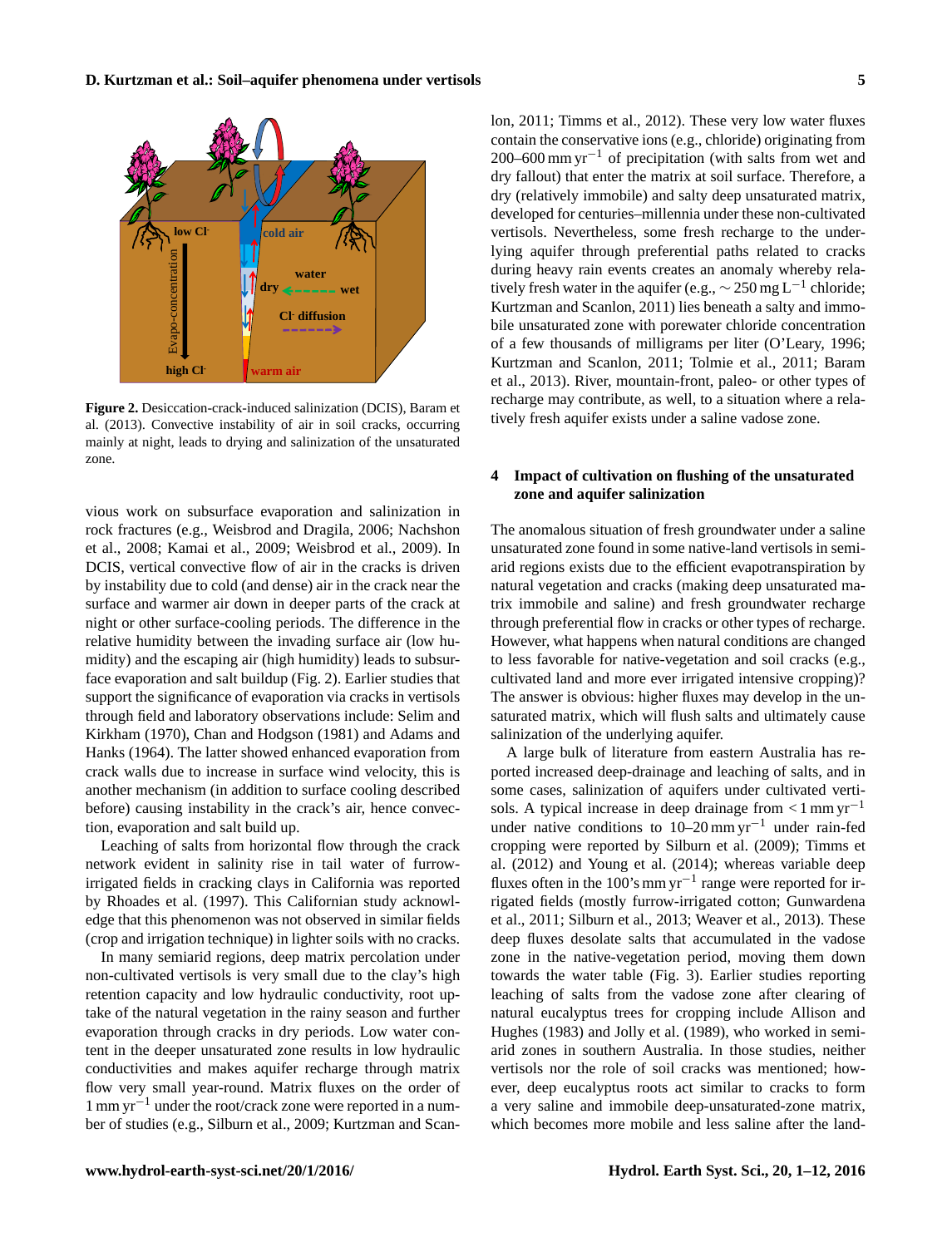

Timms et al., 2012

**Figure 3.** Flushing of chloride down through the unsaturated zone under cultivated vertisols: **(a)** Silburn et al. (2009) – 19 years of flushing; **(b)** Radford et al. (2009) – full diamond, native vegetation; empty, annual cropping; flushing from the top 3 m **(c)** Kurtzman and Scanlon (2011) – red, natural land; blue, irrigated cropping; flushing from 2–10 m depth; **(d)** Tolmie et al. (2011) – flushing from the top 1.5 m. **(e)** Timms et al. (2012) – black, cropping; empty – grass; flushing from the top 2 m.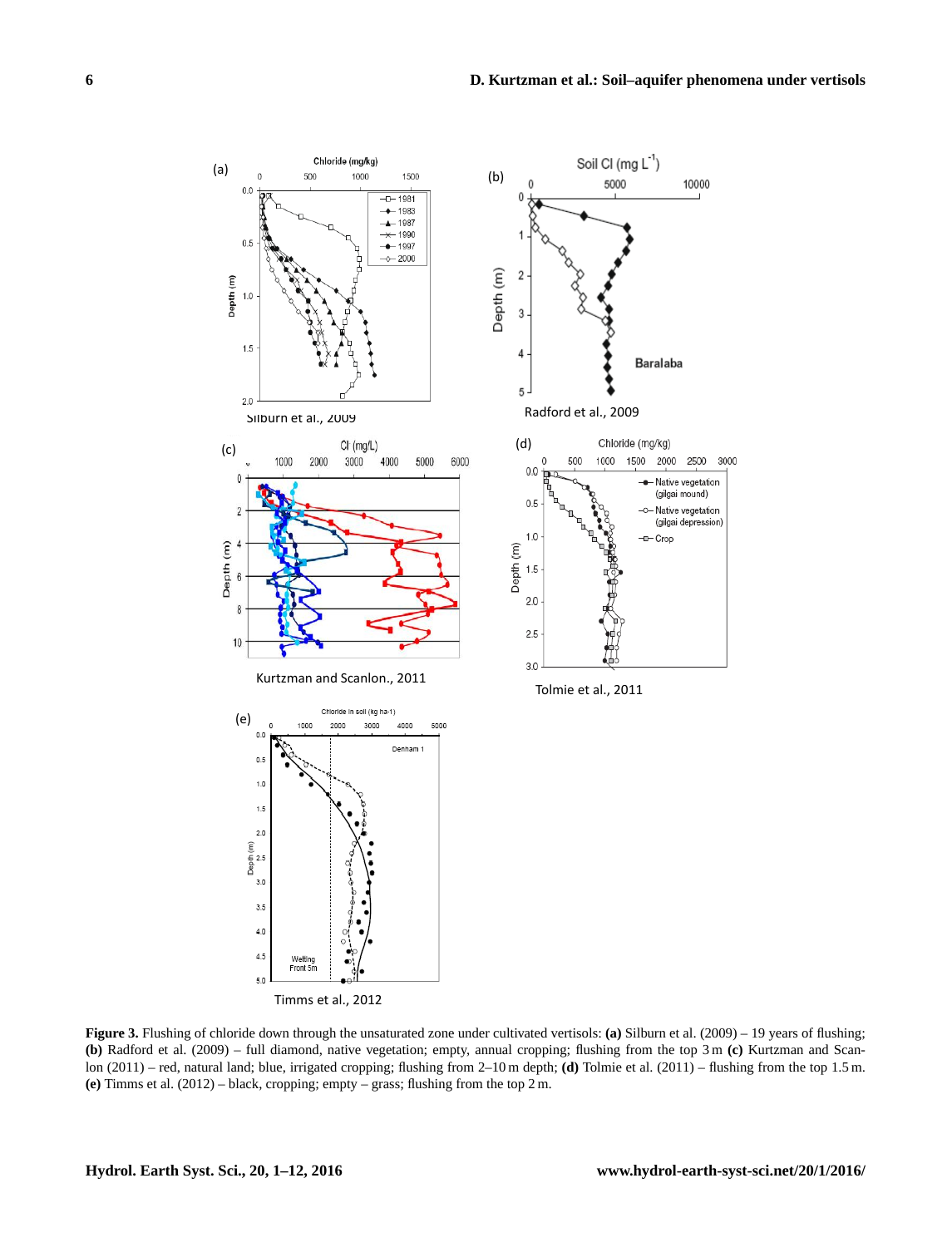use change. Timms et al. (2012) inferred, from combined soil and groundwater data, deep drainage and salt leaching after conversion to cropping under gray vertosols in the Murray– Darling Basin. Fresh groundwater was found in that study under shallower saline waters, strengthening the source of groundwater salinity from the vadose zone.

Scanlon et al. (2009) compared mobilization of solutes in the vadose zone after a change in the natural landscape to cultivated fields in three semiarid regions: Amargosa Desert (southwestern USA), southern High Plains (central USA) and Murray Basin (southeast Australia). Flushing of chloride from the top 6–10 m of the vadose zone after cultivation was very clear (e.g., Fig. 3 in Scanlon et al., 2009). Flushing has been observed in many arid and semiarid regions, and not exclusively related to vertisols (e.g., Oren et al., 2004, in the arid Arava Valley, southern Israel). Nevertheless, salinization of an aquifer due to cultivation and salt mobilization may be more pronounced under vertisols due to preferentialflow paths related to soil cracks (enabling the native aquifer to be relatively fresh) and the cracks evaporative capabilities (making the native deep vadose zone more saline).

A good example of an aquifer in which vertisols made a difference is the Mediterranean coastal aquifer in Israel (Fig. 4). Although known as a coastal aquifer, the phenomena discussed here are all a few kilometers inland and are not related to seawater intrusions. The parts of this aquifer overlain by vertisols were salinized a few decades after intensivecultivation, whereas the water in those parts of the aquifer overlain by cultivated loamy sand is still potable (Kurtzman, 2011; Kurtzman and Scanlon, 2011; Fig. 4). Similar to the Murray–Darling Basin (Timms et al., 2012), the upper groundwater under vertisols in this aquifer were more saline than the deep groundwater (e.g., Fig. 1 in Baram et al., 2014). Identification of the source of the salt and the cause of the salinization in the deep unsaturated zone under vertisols and land-use change, respectively, contradicted previous works, which attributed the salinization of these parts of the Israeli coastal aquifer to the intrusion of deep brines and intensive pumping (e.g., Vengosh and Ben-Zvi, 1994; Avisar et al., 2004). A different and shorter temporal trend that might also be interpreted in light of soils covering the recharge area is the response of groundwater salinity of the Israeli coastal aquifer to extreme precipitation (e.g., winter of 1991/1992): under vertisols, freshening of the aquifer (decrease in salinity) was generally observed due to recharge of freshwater through preferential paths, mostly under uncultivated parts; under loamy-sand soils, salinization of the aquifer was observed due to piston-flow recharge pushing relatively saline vadose-zone porewater down to the water table (Goldenberg et al., 1996; interpreted by Kurtzman and Scanlon, 2011).



**Figure 4.** Plan views of the Israeli coastal aquifer. **(a)** Soil type (black polygons and red ellipses for spatial comparisons with panels d and e, respectively). **(b)** Location map. **(c)** Cultivated land in the year 2000. **(d)** Difference in chloride concentrations between 2007 and 1935 (modified from Livshitz and Zentner, 2009). Black polygons are characteristic cultivated areas that were severely salinized (southern polygons) and barely salinized (northern polygon) relative to soil type (panel **a**). **(e)** Nitrate concentration in groundwater wells in 2007 (modified from Hydrological Service, 2008). Red ellipses – areas with many wells contaminated with nitrate relative to soil type (panel **a**; modified from Kurtzman et al., 2013).

## **5 Relatively little nitrate contamination in aquifers under vertisols**

Whereas the literature concerning salinization of aquifers and draining of salts from the vadose zone under cultivated vertisols is abundant, much less has been written about the contamination of groundwater by nitrate under these soils. Nitrate is the most problematic groundwater contaminant associated with agriculture worldwide (Jalali, 2005; Erisman et al., 2008; Burow et al., 2010; Vitousek et al., 2010; Kourakos et al., 2012). Both mineral nitrogen fertilizers (e.g., Kurtzman et al., 2013) and organic forms of nitrogen (e.g., Dahan et al., 2014) are often applied in excess with respect to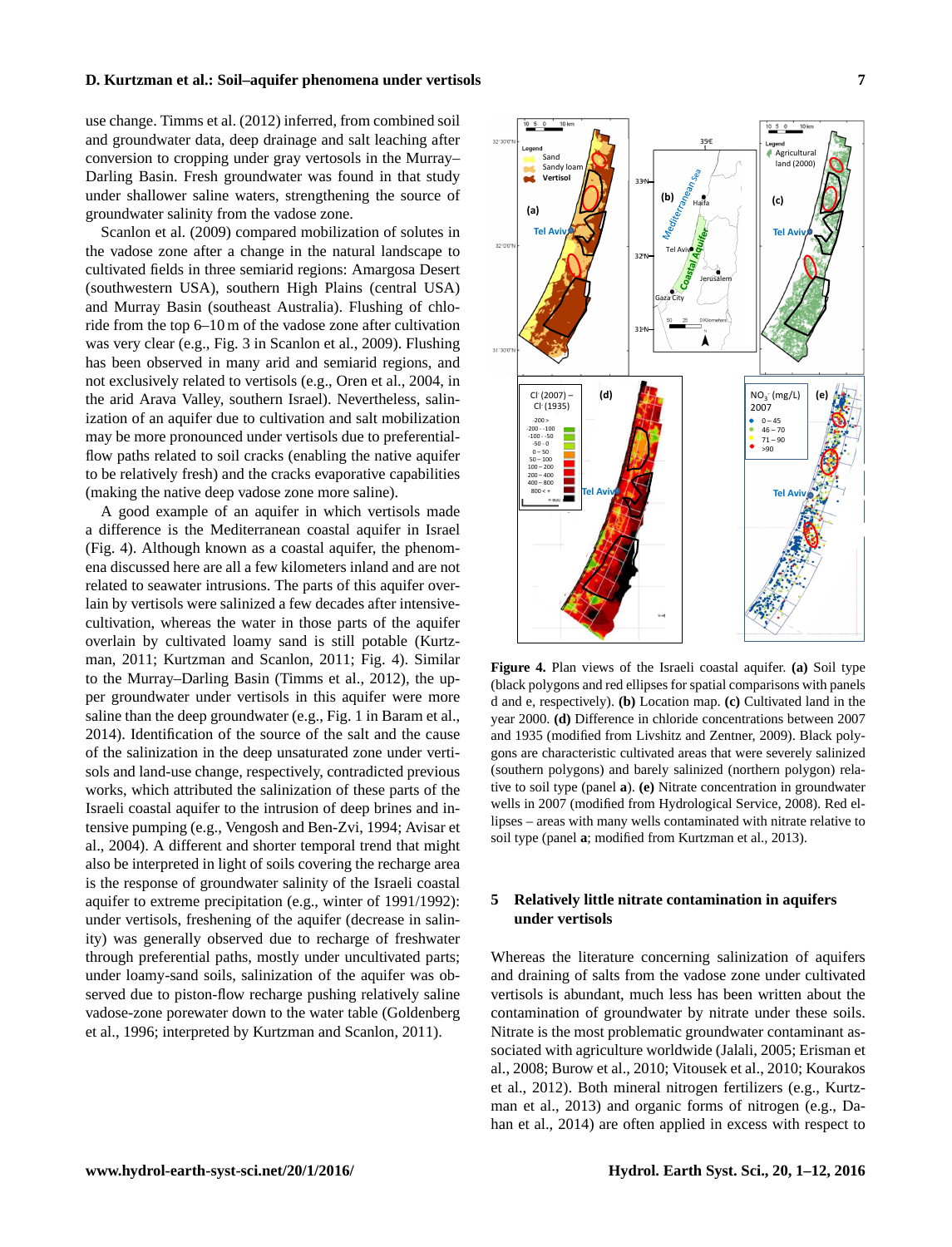the plants' ability to take up the nitrogen, leaving significant quantities of nitrate as a potential groundwater contaminant.

While in the previous sections aquifers under vertisols were shown to be vulnerable to salinization, due to the agricultural practice above, there is an increasing number of observations that indicate lesser nitrate contamination in groundwater under cultivated vertisols relative to groundwater of the same aquifer located under cultivated land of lighter soils. Kurtzman et al. (2013), dealing with nitrate contamination problems of the Israeli coastal aquifer, showed that at the groundwater basin scale ( $\sim$  2000 km<sup>2</sup>) the contamination plumes of nitrate are present in the aquifer only under cultivated sandy loams, whereas under cultivated vertisols sporadic wells seldom produce water with nitrate concentration above the drinking-water standard (Fig. 4). Dafny (personal communication, 2014) revealed, by chi-square analysis, that groundwater under cultivated vertisols and a thick clayeyalluvial unsaturated zone is less likely than groundwater, under coarser sediments, to get contaminated by nitrate in the Condamine floodplain aquifer in Australia.

In contrast to the relatively high capability of vertisols to reduce nitrate leaching from cultivated land, both Baram et al. (2014; Israel, Coastal Aquifer) and Dafny (personal communication, 2014; Condamine floodplain, eastern Australia) acknowledge that CAFOs can be significant point sources of nitrate in vertisols as well. This might be due to incidental percolation of CAFO wastewater through the crack systems.

Silburn et al. (2013) indicated that modern deep drainage and solutes are still migrating down through the unsaturated zone in vertisol–alluvial systems in Australia and the nitrate is accumulating in the unsaturated zone. Nevertheless in vertisols areas overlaying the Israeli coastal aquifer, the rise in salinity and unsaturated-flow and transport models, indicate that the cultivation effects reached the water table, yet nitrate contamination is not severe, suggesting other mechanism are responsible for the low levels of nitrate contamination.

Denitrification in clayey soils is thought to be the major reason for the reduced deep leaching of nitrate in semiarid climates; this reduction of nitrate to gaseous nitrogen is less likely to be significant in lighter soils (Sigunga et al., 2002; Baram et al., 2012b; Boy-Roura et al., 2013; He et al., 2013).

Jahangir et al. (2012) found that adding carbon to deeper soil horizons significantly enhances denitrification in those layers. Profiles of dissolved organic carbon (DOC) in deep vadose zones (down to 9 m below ground) under citrus orchards on thick vertisols versus sandy-loam in Israel were compared. Whereas DOC in the lighter soils was higher than  $15 \text{ mg} \text{ kg}_{\text{dry}}^{-1}$  soil only in the top 1 m, in the vertisols it was above 30 mg kg $_{\text{dry oil}}^{-1}$  in the entire 9 m profile (Shapira, 2012). These latter two studies support the notion that denitrification in the root zone, and perhaps beyond, results in less nitrate problems in aquifers under cultivated vertisols than under lighter soils. Thayalakumaran et al. (2014) reported high DOC in shallow groundwater overlain by irrigated sugarcane corresponds with the absence of nitrate in this aquifer in northeast Australia.

Denitrification in the root zone and deeper in the soil profile explains the small amount of nitrate leached to the groundwater under rice fields in clayey soils in California, USA (Liang et al., 2014). Shallow groundwater  $\left($  < 1.5 m) under cultivated vertisols (e.g., the Netherlands) showed large variability (spatial and temporal) in nitrate concentration, probably due to the highly variable oxygen concentrations and therefore variability in nitrogen transformations in these systems (Hendriks et al., 1999).

A more speculative mechanism that might explain the relatively lower occurrence of groundwater nitrate contamination involves the anion-exchange capacity of the clay. Harmand et al. (2010) observed very significant adsorption of nitrate to kaolinite and oxyhydroxides under a fertilized coffee plantation growing on an acrisol in Costa Rica. In vertisols, montmorillonite is usually the dominant clay mineral; nevertheless, some kaolinite is found in most vertisols (e.g., Singh and Heffernan, 2002; Krull and Skjemstad, 2003; Baram et al., 2012b). Another drawback of this mechanism as dominant in vertisols is the adsorption of anions to a positively charged surface is more efficient at low pH, while vertisols in semiarid regions are usually neutral to alkaline. Retardation of nitrate in the vadose zone due to adsorption to positively charged sites within the clay might slow down groundwater contamination under cultivated vertisols. Nevertheless, if significant, this mechanism would only retard groundwater contamination, whereas denitrification removes the nitrogen from the soil – unsaturated zone – aquifer system. The idea of nitrate adsorption has been tested as an engineered solution for reducing deep nitrate percolation. Artificially synthesized materials that have nitratesorption capacity (e.g.,  $[Mg_{0.82}^{2+} Al_{0.18}^{3+} (OH)_2]^{0.18+}[(Cl-)_{0.18}]$  $0.5(H2O)$ <sup> $0.18−$ </sup>) are being tested as soil additives to buffer nitrate leaching (Torres-Dorante et al., 2009).

#### **6 Conclusions**

Vertisols are considered arable soils in semiarid climates, and are intensively cultivated. Located in lowlands, vertisols often overlie aquifers. Flow and transport through the cracking clays is complex and results in unique land–aquifer phenomena. Observations from the lysimeter to basin scale have shown (directly and indirectly) the significance of cracks as preferential-flow paths in vertisols that bypass matrix blocks in the unsaturated zone. These preferential paths support recharge with relatively fresh water in uncultivated vertisols, and groundwater contamination from point sources such as CAFOs and under some conditions, from crop fields. Deep soil samples under uncultivated vertisols in semiarid regions reveal a dry (immobile), saline matrix, partly due to enhanced evaporation through the soil cracks. This evaporation is related to convective instability due to colder air at ground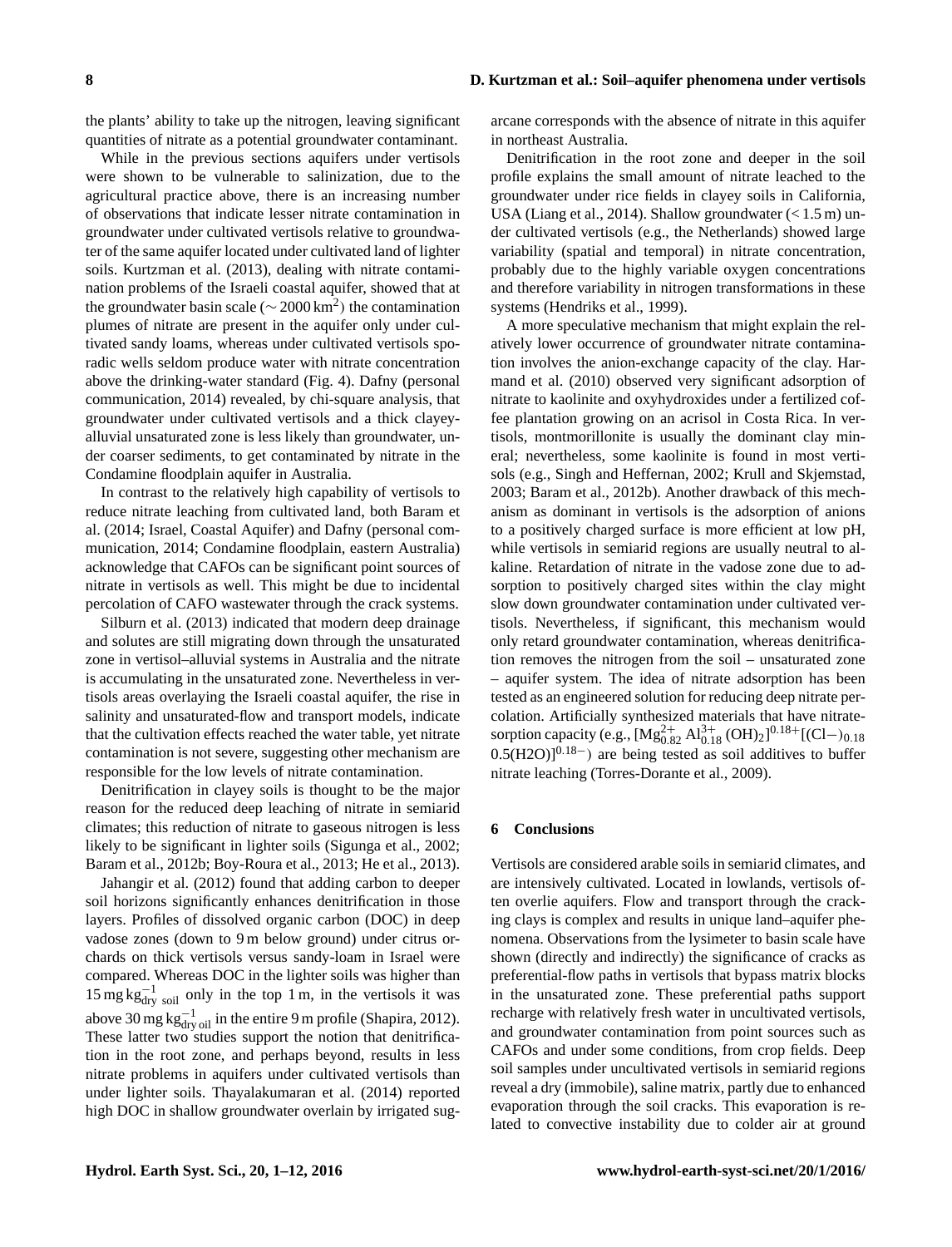surface and warmer air deep in the crack during the night. In some aquifers lying beneath vertisols in these regions, relatively fresh groundwater exists under the saline unsaturated zone. Land-use change to cropland promotes greater fluxes through the saline matrix, which flush salts into the aquifer and eventually cause groundwater salinization. In contrast to the vulnerability of groundwater under vertisols to salinization, observations show that this soil–aquifer setting has some resistance to groundwater contamination by nitrate (the major agriculturally related groundwater contamination). Denitrification is probably the main mechanism supporting this resistance, whereas anion-exchange capacity may have a retarding effect as well.

*Acknowledgements.* The study was supported by the Agricultural Research Organization (ARO), Israel.

Edited by: M. Vanclooster

#### **References**

- Acworth, R. I. and Timms, W. A.: Evidence for connected water processes through smectite-dominated clays at Breeza, New South Wales, Aust. J. Earth Sci., 56, 81–96, 2009.
- Adams, J. E. and Hanks, R. J.: Evaporation from Soil Shrinkage Cracks, Soil Sci. Soc. Am. J., 28, 281–284, 1964.
- Ahmad, N. and Mermut, A.: Vertisols and technologies for their management, Developments in Soil Science, Volume 24, Elsevier Science, Netherlands, 1996.
- Allen, P. M., Harmel, R. D., Arnold, J., Plant, B., Yelderman, J., and King, K.: Field data and flow system response in clay (Vertisol) shale terrain, north central Texas, USA, Hydrol. Process., 19, 2719–2736, doi[:10.1002/hyp.5782,](http://dx.doi.org/10.1002/hyp.5782) 2005.
- Allison, G. B. and Hughes, M. W.: The use of natural tracers as indicators of soil-water movement in a temperate semi-arid region, J. Hydrol., 60, 157–173, 1983.
- Arnold, J. G., Potter, K. N., King, K . W., and Allen, P. M.: Estimation of soil cracking and the effect on the surface runoff in a Texas Blackland Prairie watershed, Hydrol. Process., 19, 589– 603, doi[:10.1002/hyp.5609,](http://dx.doi.org/10.1002/hyp.5609) 2005.
- Arnon, S., Dahan, O., Elhanany, S., Cohen, K., Pankratov, I., Gross, A., Ronen, Z., Baram, S., and Shore, L.S .: Transport of testosterone and estrogen from dairy farm waste lagoons to groundwater, Environ. Sci. Technol., 42, 5521–5526, 2008.
- Avisar, D., Rosenthal, E., Shulman, H., Zilberbrand, M., Flexer, A., Kronfeld, J., Ben Avraham, Z., and Fleischer, L.: The Pliocene Yafo Fm in Israel: hydrogeologically inert or active?, Hydrogeol. J., 12, 291–304, 2004.
- Bandyopadhyay, K. K., Misra, A. K., Ghosh, P. K., Hati, K. M., Mandal, K. G., and Moahnty, M.: Effect of irrigation and nitrogen application methods on input use efficiency of wheat under limited water supply in a Vertisol of Central India, Irrig. Sci., 28, 285–299, 2010.
- Baram, S., Arnon, S., Ronen, Z., Kurtzman, D., and Dahan, O.: Infiltration mechanism controls nitrification and denitrification processes under dairy waste lagoons, J. Environ. Qual., 41, 1623– 1632, 2012a.
- Baram, S., Kurtzman, D., and Dahan, O.: Water percolation through a clayey vadose zone, J. Hydrol., 424–425, 165–171, 2012b.
- Baram, S., Ronen, Z., Kurtzman, D., Külls, C., and Dahan, O.: Desiccation-crack-induced salinization in deep clay sediment, Hydrol. Earth Syst. Sci., 17, 1533–1545, doi[:10.5194/hess-17-](http://dx.doi.org/10.5194/hess-17-1533-2013) [1533-2013,](http://dx.doi.org/10.5194/hess-17-1533-2013) 2013.
- Baram, S., Kurtzman, D., Ronen, Z., Peeters, A., and Dahan, O.: Assessing the impact of dairy waste lagoons on groundwater quality using a spatial analysis of vadose zone and groundwater information in a coastal phreatic aquifer, J. Environ. Manage., 132, 135–144, 2014.
- Ben-Hur, M. and Assouline S.: Tillage effects on water and salt distribution in a vertisol during effluent irrigation and rainfall, Agron. J., 94, 1295–1304, 2002.
- Beven, K. and Germann, P.: Macropores and water flow in soils revisited, Water Resour. Res., 49, 3071–3092, doi[:10.1002/wrcr.20156,](http://dx.doi.org/10.1002/wrcr.20156) 2013.
- Bhattacharyya, T., Pal, D. K., and Deshpande, S. B.: Genesis and transformation of minerals in the formation of red (alfisols) and black (inceptisols and vertisols) soils on Deccan Basalt in the Western Ghats, India, J. Soil Sci., 44, 159–171, 1993.
- Boy-Roura, M., Nolan, B. T., Menció, A., and Mas-Pla, J.: Regression model for aquifer vulnerability assessment of nitrate pollution in the Osona region (NE Spain), J. Hydrol., 505, 150–162, 2013.
- Brady, N. C. and Weil, R. R.: The Nature and Properties of Soils, thirteenth ed., Pearson Education, New Jersey, 2002.
- Bronswijk, J. J. B.: Modeling of water balance, cracking and subsidence of clay soils, J. Hydrol., 97, 199–212, 1988.
- Bronswijk, J. J. B.: Relation between vertical soil movements and water-content changes in cracking clays, Soil Sci. Soc. Am. J., 55, 1220–1226, 1991.
- Bronswijk, J. J. B., Hamminga, W., and Oostindie, K.: Field-scale solute transport in a heavy clay soil, Water Resour. Res., 31, 517-526, 1995.
- Burow, K. R., Nolan, B. T., Rupert, M. G., and Dubrovsky, N. M.: Nitrate in groundwater of the United States, 1991–2003, Environ. Sci. Technol., 44, 4988–4997, doi[:10.1021/es100546y,](http://dx.doi.org/10.1021/es100546y) 2010.
- Chan, K. Y. and Hodgson, A. S.: Moisture regimes of a cracking clay soil under furrow irrigated cotton, Aust. J. Exp. Agr., 21, 538–542, 1981.
- Chen, C. C., Roseberg, R. J., and Selker, J. S.: Using microsprinkler irrigation to reduce leaching in a shrink/swell clay soil, Agric. Water Manage., 54, 159–171, 2002.
- Chertkov, V. Y.: The shrinkage geometry factor of a soil layer, Soil Sci. Soc. Am. J., 69, 1671–1683, doi[:10.2136/sssaj2004.0343,](http://dx.doi.org/10.2136/sssaj2004.0343) 2005.
- Chertkov, V. Y., Ravina, I., and Zadoenko, V.: An approach for estimating the shrinkage geometry factor at a moisture content, Soil Sci. Soc. Am. J., 68, 1807–1817, 2004.
- Coppola, A., Gerke, H. H., Comegna, A., Basile, A., and Comegna, V.: Dual-permeability model for flow in shrinking soil with dominant horizontal deformation, Water Resour. Res., 48, W08527, doi[:10.1029/2011WR011376,](http://dx.doi.org/10.1029/2011WR011376) 2012.
- Dafny E. and Silburn D. M.: The hydrogeology of the Condamine River Alluvial Aquifer, Australia: a critical assessment, Hydrogeol. J., 22, 705–727, 2014.
- Dahan, O., Talby, R., Yechieli, Y., Adar, E., Lazarovitch, N., and Enzel, Y.: In situ monitoring of water percolation and solute trans-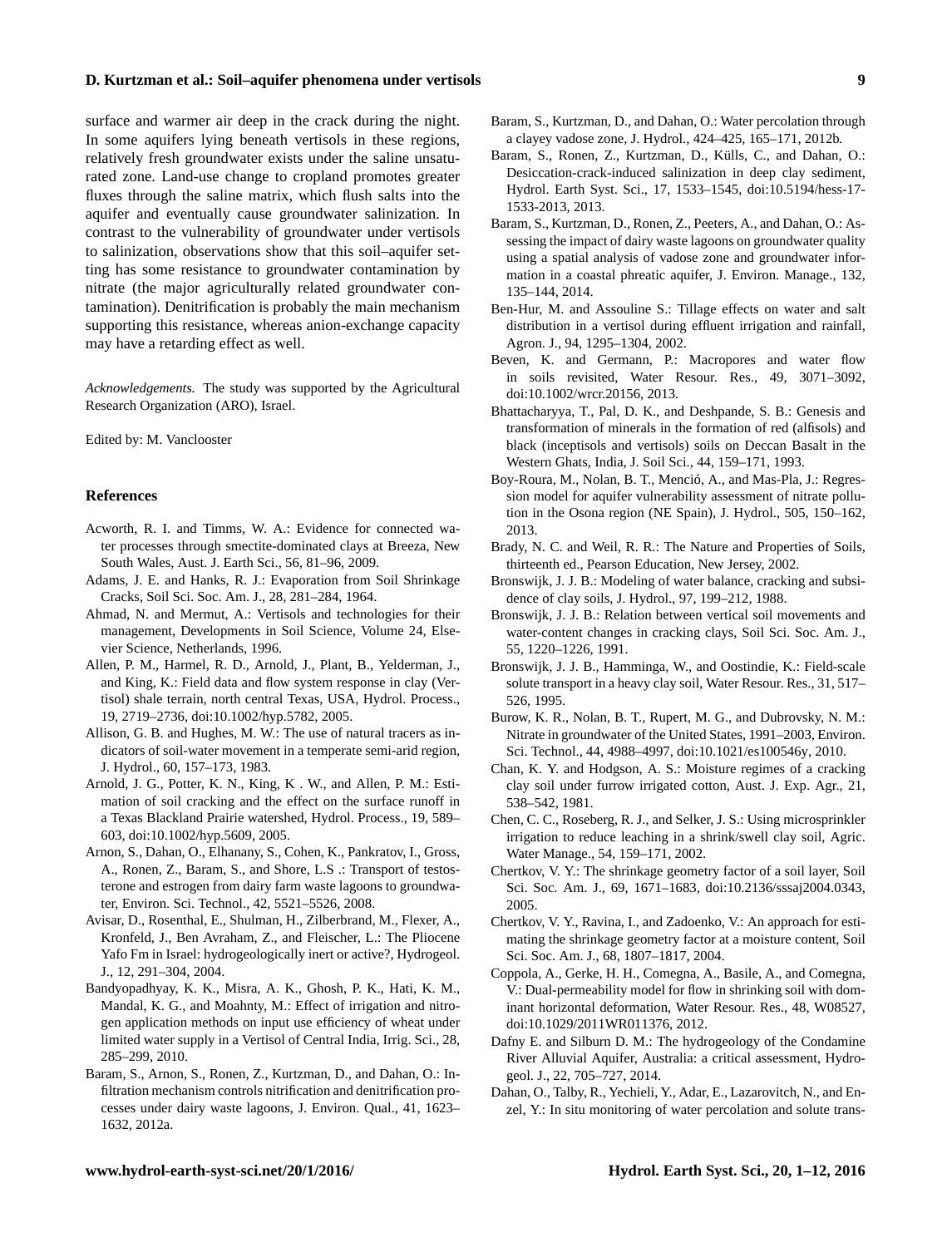port using a vadose zone monitoring system, Vadose Zone J., 8, 916–925, doi[:10.2136/vzj2008.0134,](http://dx.doi.org/10.2136/vzj2008.0134) 2009.

- Dahan, O., Babad, A., Lazarovitch, N., Russak, E. E., and Kurtzman, D.: Nitrate leaching from intensive organic farms to groundwater, Hydrol. Earth Syst. Sci., 18, 333–341, doi[:10.5194/hess-18-333-2014,](http://dx.doi.org/10.5194/hess-18-333-2014) 2014.
- Dalton, P., Raine, S. R., and Broadfoot, K.: Best management practices for maximising whole farm irrigation efficiency in the Australian cotton industry, Final report to the Cotton Research and Development Corporation, National Centre for Engineering in Agriculture Report, 179707/2, USQ, Toowoomba, 2001.
- Erisman, J. W., Sutton, M. A., Galloway, J. N., Klimont, Z., and Winiwarter, W.: How a century of ammonia synthesis changed the world, Nat. Geosci., 1, 636–639, 2008.
- FAO Corporate Document Repository: Lecture notes on the major soils of the world, available at: [http://www.fao.org/docrep/003/](http://www.fao.org/docrep/003/y1899e/y1899e06.htm) [y1899e/y1899e06.htm,](http://www.fao.org/docrep/003/y1899e/y1899e06.htm) last access: July 2015.
- Gerke, H. H.: Preferential flow descriptions for structured soils, J. Plant Nutr. Soil Sci., 169, 382–400, doi[:10.1002/jpln.200521955,](http://dx.doi.org/10.1002/jpln.200521955) 2006.
- Gerke, H. H. and van Genuchten, M. Th.: A dual-porosity model for simulating the preferential movement of water and solutes in structured porous media, Water Resour. Res., 29, 305–319, 1993.
- Germann, P. F. and Beven, K.: Kinematic wave approximation to infiltration into soils with sorbing macropores, Water Resour. Res., 21, 990–996, 1985.
- Goldenberg, L. C., Melloul, A. J., and Zoller, U.: The "short cut" approach for the reality of enhanced groundwater contamination, J. Environ. Manage., 46, 311–326, doi[:10.1006/jema.1996.0024,](http://dx.doi.org/10.1006/jema.1996.0024) 1996.
- Graham, R. C., Ulery, A. L., Neal, R. H., and Teso, R .R.: Herbicide residue distributions in relation to soil morphology in two California vertisols, Soil Sci., 153, 115–121, 1992.
- Greve, A., Andersen, M. S., and Acworth, R. I.: Investigations of soil cracking and preferential flow in a weighing lysimeter filled with cracking clay soil, J. Hydrol., 393, 105–113, 2010.
- Gunawardena, T. A., McGarry, D., Robinson, J. B., and Silburn, D. M.: Deep drainage through Vertosols in irrigated fields measured with drainage lysimeters, Soil Res., 49, 343–354, 2011.
- Hardie, M. A., Cotching, W. E., Doyle, R. B., Holz, G., Lisson, S., and Mattern, K.: Effect of antecedent soil moisture on preferential flow in a texture-contrast soil, J. Hydrol., 398, 191–201, 2011.
- Harmand, J. M., Avila, H., Oliver, R., Saint-Andre, L., and Dambrine, E.: The impact of kaolinite and oxi-hydroxides on nitrate adsorption in deep layers of a Costarican Acrisol under coffee cultivation, Geoderma, 158, 216–224, 2010.
- Harris, G. L., Nicholls, P. H., Bailey, S. W., Howse, K. R., and Mason, D. J.: Factors influencing the loss of pesticides in drainage from a cracking clay soil, J. Hydrol., 159, 235–253, 1994.
- Hati, K. M., Swarup, A., Dwivedi, A. K., Misra, A. K., and Bandyopadhyay, K. K.: Changes in soil physical properties and organic carbon status at the topsoil horizon of a vertisol of central India after 28 years of continuous cropping, fertilization and manuring, Agric. Ecosyst. Environ., 119, 127–134, 2007.
- He, J., Dougherty, M., and AbdelGadir, A.: Numerical assisted assessment of vadose-zone nitrogen transport under a soil moisture controlled wastewater SDI dispersal system in a Vertisol, Ecol. Eng., 53, 228–234, 2013.
- Hendriks, R. F .A., Oostindie, K., and Hamminga, P.: Simulation of bromide tracer and nitrogen transport in a cracked clay soil with the FLOCR/ANIMO model combination, J. Hydrol., 215, 94–115, 1999.
- Hoogmoed, W. B. and Bouma, J.: A simulation model for predicting infiltration into cracked clay soil, Soil Sci. Soc. Am. J., 44, 458– 461, doi[:10.2136/sssaj1980.03615995004400030003x,](http://dx.doi.org/10.2136/sssaj1980.03615995004400030003x) 1980.
- Hua, K., Wang, D., Guo, X., and Guo, Z.: Carbon Sequestration Efficiency of Organic Amendments in a Long-Term Experiment on a Vertisol in Huang-Huai-Hai Plain, China, PLoS ONE, 9, e108594, doi[:10.1371/journal.pone.0108594,](http://dx.doi.org/10.1371/journal.pone.0108594) 2014.
- Hydrological Service: Current condition and development of water resources in Israel until autumn 2007, Annual report, Israel Water Authority, Jerusalem, 2008 (in Hebrew).
- IUSS Working Group WRB: World Reference Base for Soil Resources, 2014, International soil classification system for naming soils and creating legends for soil maps, World Soil Resources Reports No. 106, FAO, Rome, 2014.
- Jahangir, M. M. R., Khalil, M. I., Johnston, P., Cardenas, L. M., Hatch, D. J., Butler, M., Barrett, M., O'flaherty, V., and Richards, K. G.: Denitrification potential in subsoils: a mechanism to reduce nitrate leaching to groundwater, Agric. Ecosyst. Environ., 147, 13–23, 2012.
- Jalali, M.: Nitrates leaching from agricultural land in Hamadan, western Iran, Agric. Ecosyst. Environ., 110, 210–218, 2005.
- Jarvis, N. J., Stähli, M., Bergström, L., and Johnsson, H.: Simulation of dichlorprop and bentazon leaching in soils of contrasting texture using the MACRO model, J. Environ. Sci. Health, A29, 1255–1277, 1994.
- Jolly, I. D., Cook, P. G., Allison, G. B., and Hughes, M. W.: Simultaneous water and solute movement through unsaturated soil following an increase in recharge, J. Hydrol., 111, 391–396, doi[:10.1016/0022-1694\(89\)90270-9,](http://dx.doi.org/10.1016/0022-1694(89)90270-9) 1989.
- Kamai, T., Weisbrod, N., and Dragila, M. I.: Impact of ambient temperature on evaporation from surface-exposed fractures, Water Resour. Res., 45, W02417, doi[:10.1029/2008WR007354,](http://dx.doi.org/10.1029/2008WR007354) 2009.
- Kelly, B. P. and Pomes, M. L.: Preferential flow and transport of nitrate and bromide in claypan soil, Ground Water, 36, 484–494, doi[:10.1111/j.1745-6584.1998.tb02820.x,](http://dx.doi.org/10.1111/j.1745-6584.1998.tb02820.x) 1998.
- Köhne, J. M., Köhne, S., and Simunek, J.: A review of model applications for structured soils: a) water flow and tracer transport, J. Contam. Hydrol., 104, 4–35, 2009.
- Kosmas, C., Moustakas, N., Kallianou, C., and Yassoglou, N.: Cracking patterns, bypass flow and nitrate leaching in Greek irrigated soils, Geoderma, 49, 139–152, 1991.
- Kourakos, G., Klein, F., Cortis, A., and Harter, T.: A groundwater nonpoint source pollution modeling framework to evaluate longterm dynamics of pollutant exceedance probabilities in wells and other discharge locations, Water Resour. Res., 48, W00L13, doi[:10.1029/2011WR010813,](http://dx.doi.org/10.1029/2011WR010813) 2012.
- Krull, E. S. and Skjemstad, J.O.: Delta(13)C and delta(15)N profiles in (14)C-dated Oxisol and Vertisols as a function of soil chemistry a mineralogy, Geoderma, 112, 1–29, 2003.
- Kurtzman, D.: The soil, the unsaturated zone, and groundwatersalinization in the south-eastern part of the (Israeli) Coastal Aquifer Agricultural Research Organization publication no. 603/11 (in Hebrew), available upon request: [daniel@volcani.agri.gov.il,](daniel@volcani.agri.gov.il) 2011.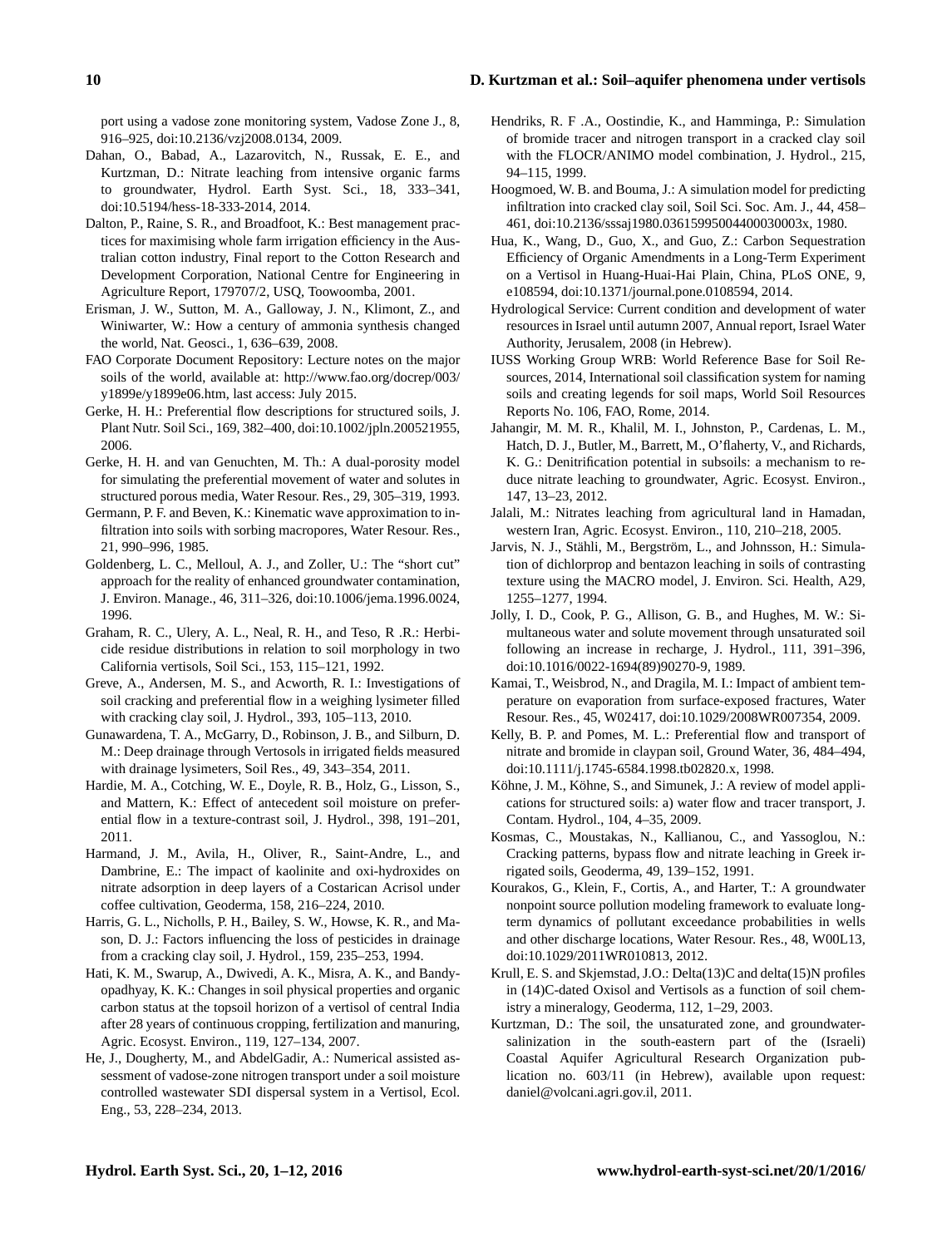- Kurtzman, D. and Scanlon, B. R.: Groundwater recharge through vertisols: irrigated cropland vs. natural land, Israel, Vadose Zone J., 10, 662–674, 2011.
- Kurtzman, D., Shapira, R. H., Bar-Tal, A., Fine, P., and Russo, D.: Nitrate fluxes to groundwater under citrus orchards in a Mediterranean climate: observations, calibrated models, simulations and agro-hydrological conclusions, J. Contam. Hydrol., 151, 93–104, 2013.
- Larsbo, M., Roulier, S., Stenemo, F., Kastreel, R., and Jarvis, N.: An improved dual-permeability model of water flow and solute transport in the vadose zone, Vadose Zone J., 4, 398–406, 2005.
- Liang, X. Q., Harter, T., Porta, L., van Kessel, C., and Linquist, B. A.: Nitrate leaching in Californian rice fields: a field and regional-scale assessment, J. Environ. Qual., 43, 881–894, 2014.
- Lin, H. and McInnes, K.: Water-flow in clay soil beneath a tension infiltrometer, Soil Sci. 159, 375–382, 1995.
- Liu, C. W., Chen, S. K., and Jang, C. S.: Modelling water infiltration in cracked paddy field soil, Hydrol. Process., 18, 2503–2513, doi[:10.1002/hyp.1478,](http://dx.doi.org/10.1002/hyp.1478) 2004.
- Liu, Y. Y., Evans, J. P., McCabe, M. F., de Jeu, R. A. M., van Dijk, A. I. J. M., and Su, H.: Influence of cracking clays on satellite estimated and model simulated soil moisture, Hydrol. Earth Syst. Sci., 14, 979–990, doi[:10.5194/hess-14-979-2010,](http://dx.doi.org/10.5194/hess-14-979-2010) 2010.
- Livshitz, Y. and Zentner, E.: Changes in water and salt storage of the Coastal Aquifer during the years 1933–2007: development and application of a method and comparison to previous methods, A Hydrological Service Report, Israel Water Authority, 2009 (in Hebrew).
- Moss, J., Gordon, I. J., and Zischke, R.: Best management practices to minimise below root zone impacts of irrigated cotton, Final report to the Murray–Darling Basin Commission (Project I6064), Department of Natural Resources and Mines, Queensland, 2001.
- Nachshon, U., Weisbrod, N., and Dragila, M. I.: Quantifying air convection through surface-exposed fractures: a laboratory study, Vadose Zone J., 7, 948–956, 2008.
- Novák, V., Šimůnek, J., and van Genuchten, M. Th. Infiltration of water into soils with cracks, ASCE J. Irrig. Drain. Eng., 126, 41– 47, 2000.
- O'Leary, G. J.: The effects of conservation tillage on potential groundwater recharge, Agric. Water Manage., 31, 65–73, 1996.
- Oren, O., Yechieli, Y., Bohlke, J. K., and Dody, A.: Contamination of groundwater under cultivated fields in an arid environment central Arava Valley, Israel, J. Hydrol., 290, 312–328, 2004.
- Pathak, P., Sudi, R., Wani, S. P., and Sahrawat, K. L.: Hydrological behavior of Alfisols and Vertisols in the semi-arid zone: implications for soil and water management, Agric. Water Manage., 118, 12–21, 2013.
- Radford, B. J., Silburn, D. M., and Forster, B. A.: Soil chloride and deep drainage responses to land clearing for cropping at seven sites in central Queensland, northern Australia, J. Hydrol., 379, 20–29. doi[:10.1016/j.jhydrol.2009.09.040,](http://dx.doi.org/10.1016/j.jhydrol.2009.09.040) 2009.
- Raine, S. R. and Bakker, D.: Increased furrow irrigation efficiency through better design and management of cane fields, in: Proceedings of the Australian Society Sugar Cane Technologists, 119–124, 1996.
- Rhoades, J. D., Lesch, S. M., Burch, S. L., Letey, J., LeMert, R. D. Shouse, P. J., Oster, J. D., and O'Halloran T.: Salt distributions in cracking soils and salt pickup by runoff waters, J. Irrig. Drain. Eng., 123, 323–328, 1997.
- Richards, L. A.: Capillary conduction of liquids through porous mediums, Physics, 1, 318–333, 1931.
- Ringrose-Voase, A. J. and Nadelko, A. J.: Deep drainage in a Grey Vertosol under furrow-irrigated cotton, Crop Pasture Sci., 64, 1155–1170, 2013.
- Scanlon, B. R., Stonestrom, D. A., Reedy, R. C., Leaney, F. W., Gates, J., and Cresswell, R. G.: Inventories and mobilization of unsaturated zone sulfate, fluoride, and chloride related to land use change in semiarid regions, southwestern United States and Australia, Water Resour. Res., 45, W00A18, doi[:10.1029/2008WR006963,](http://dx.doi.org/10.1029/2008WR006963) 2009.
- Selim, H. W. and Kirkham, D.: Soil temperature and water content changes during drying as influenced by cracks: a laboratory experiment, Soil Sci. Soc. Am. J., 34, 565–569, 1970.
- Shapira, R. H.: Nitrate flux to groundwater under citrus orchards: observations, modeling and simulating different nitrogen application rates, M.Sc. Thesis, The Hebrew University of Jerusalem, 2012 (in Hebrew with English abstract).
- Sigunga, D. O., Janssen, B. H., and Oenema, O.: Denitrification risks in relation to fertilizer nitrogen losses from Vertisols and Phaoezems, Commun. Soil Sci. Plant Anal., 33, 561–578, 2002.
- Silburn D. M. and Montgomery J.: Deep drainage under irrigated cotton in Australia – A review, WATERpak a guide for irrigation management in cotton, Cotton Research and Development Corporation/Australian Cotton Cooperative Research Centre, Narrabri, 29–40, 2004.
- Silburn, D. M., Cowie, B. A., and Thornton, C. M.: The Brigalow Catchment Study revisited: effects of land development on deep drainage determined from non-steady chloride profiles, J. Hydrol., 373, 487–498, doi[:10.1016/j.jhydrol.2009.05.012,](http://dx.doi.org/10.1016/j.jhydrol.2009.05.012) 2009.
- Silburn, D. M., Tolmie, P. E., Biggs, A. J. W., Whish, J. P. M., and French, V.: Deep drainage rates of Grey Vertosols depend on land use in semi-arid subtropical regions of Queensland, Soil Res., 49, 424–438, doi[:10.1071/SR10216,](http://dx.doi.org/10.1071/SR10216) 2011.
- Silburn, D. M., Foley, J. L., Biggs, A. J. W., Montgomery, A. J., and Gunawardena, T. A.: The Australian Cotton Industry and four decades of deep drainage research: a review, Crop Pasture Sci., 64, 1049–1075, 2013.
- Šimůnek, J. and van Genuchten, M. T.: Modeling nonequilibrium flow and transport processes using HYDRUS, Vadose Zone J., 7, 782–797, 2008.
- Šimůnek, J., Jarvis, N. J., van Genuchten, M. T., and Gärdenäs, A.: Review and comparison of models for describing nonequilibrium and preferential flow and transport in the vadose zone, J. Hydrol., 272, 14–35, doi[:10.1016/S0022-1694\(02\)00252-4,](http://dx.doi.org/10.1016/S0022-1694(02)00252-4) 2003.
- Šimůnek, J., Šejna, M., and van Genuchten M. T.: The DualPerm Module for HYDRUS (2-D/3-D) Simulating Two-Dimensional Water Movement and Solute Transport in Dual-Permeability Porous Media, Version 1.0, PC Progress, Prague, Czech Republic, 2012.
- Singh, B. and Heffernan, S.: Layer charge characteristics of smectites from vertosols (vertisols) of New South Wales, Aust. J. Soil Res., 40, 1159–1170, doi[:10.1071/SR02017,](http://dx.doi.org/10.1071/SR02017) 2002.
- Smith, R., Raine, S., and Minkevich, J.: Irrigation application efficiency and deep drainage potential under surface irrigated cotton, Agric. Water Manage., 71, 117–130, 2005.
- Sun, H. and Cornish, P. S.: Estimating shallow groundwater recharge in the headwaters of the Liverpool Plains using SWAT, Hydrol. Process., 19, 795–807, 2005.